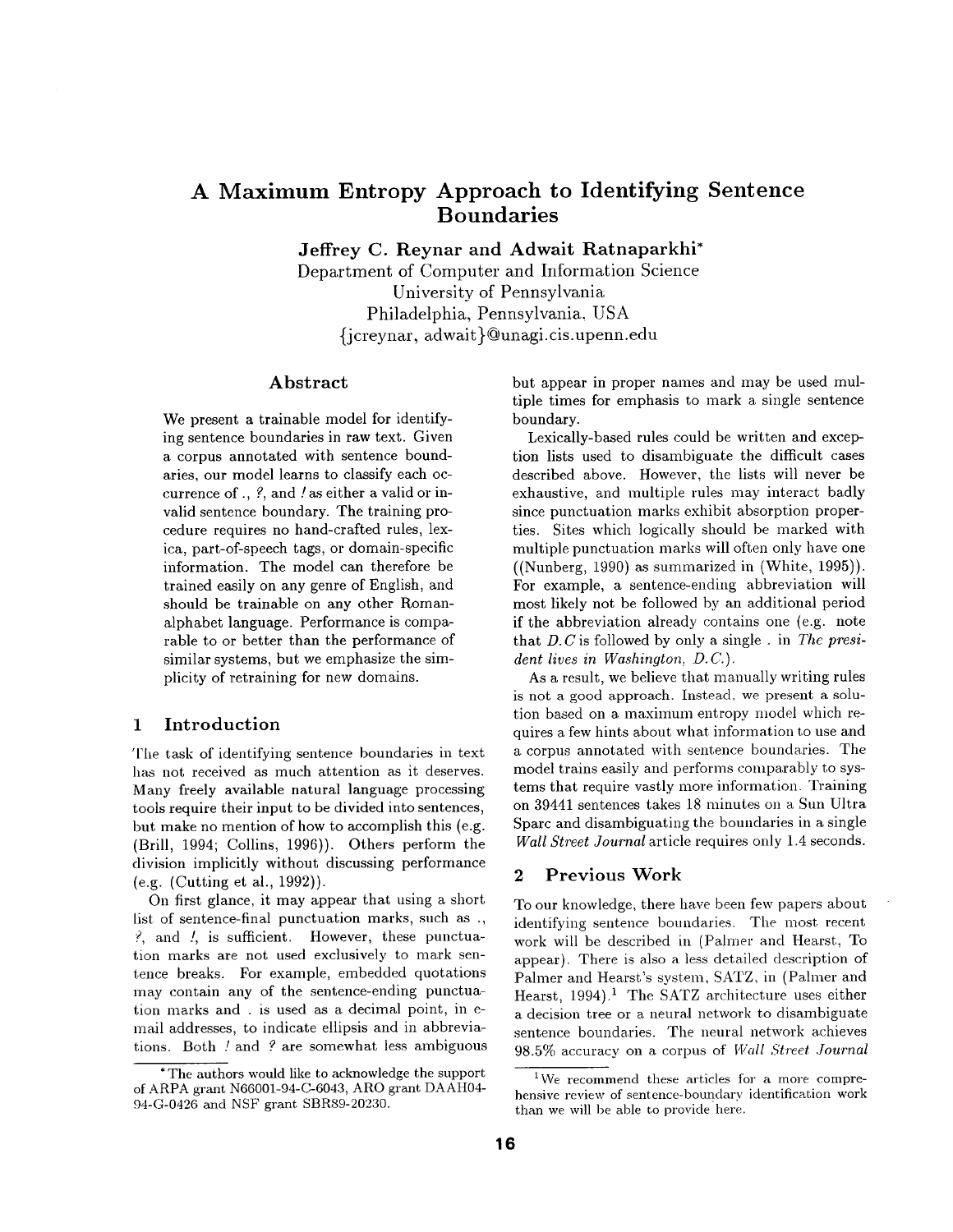articles using a lexicon which includes part-of-speech (POS) tag information. By increasing the quantity of training data and decreasing the size of their test corpus. Palmer and Hearst achieved performance of !)s.9% with the neural network. They obtained similar results using the decision tree. All the results we will present for our algorithms are on their initial, larger test corpus.

In (Riley, 1989), Riley describes a decision-tree based approach to the problem. His performance on the Brown corpus is 99.8%, using a model learned from a corpus of 25 million words. Liberman and Church suggest in (Liberman and Church, 1992) that. a system could be quickly built to divide newswire text into sentences with a nearly negligible error rate. but, do not actually build such a system.

# **3 Our Approach**

We present two systems for identifying sentence boundaries. One is targeted at high performance and uses some knowledge about the structure of English financial newspaper text which may not be applicable to text from other genres or in other languages. The other system uses no domain-specific knowledge and is aimed at being portable across English text genres and Roman alphabet languages.

Potential sentence boundaries are identified by scanning the text for sequences of characters separated by whitespace (tokens) containing one of the symbols !, . or ?. We use information about the token containing the potential sentence boundary, as well as contextual information about the tokens immediately to the left and to the right. We also conducted tests using wider contexts, but performance did not improve.

We call the token containing the symbol which marks a putative sentence boundary the Candidate. 'Phe portion of the Candidate preceding the potential sentence boundary is called the Prefix and the portion following it is called the Suffix. The system that focused on maximizing performance used the following hints, or contextual "templates":

- The Prefix
- The Suffix
- The presence of particular characters in the Prefix or Suffix
- Whether the Candidate is an honorific (e.g. *Ms., Dr., Gen.*)
- Whether the Candidate is a corporate designator (e.g. *Corp.*, *S.p.A.*, *L.L.C.*)
- Features of the word left of the Candidate
- Features of the word right of the Candidate

The templates specify only the form of the information. The  $\epsilon x a c t$  information used by the maximum entropy model for the potential sentence boundary marked by . in  $Corp.$  in Example 1 would be: PreviousWordIsCapitalized, Prefix=Corp, Suf $fix=NULL$ , PrefixFeature=CorporateDesignator.

(1) ANLP Corp. chairman Dr. Smith resigned.

The highly portable system uses only the identity of the Candidate and its neighboring words, and a list of abbreviations induced from the training data.<sup>2</sup> Specifically, the "templates" used are:

- The Prefix
- The Suffix
- Whether the Prefix or Suffix is on the list of induced abbreviations
- The word left of the Candidate
- The word right of the Candidate
- Whether the word to the left or right of the Candidate is on the list of induced abbreviations

The information this model would use for Example 1 would be: *PreviousWord=ANLP,* Following-*Word=chairman, Prefix=Corp,* Suffix=NULL, PrefixFeature=InducedAbbreviation.

The abbreviation list is automatically produced from the training data., and the contextual questions are also automatically generated by scanning the training data with question templates. As a result, no hand-crafted rules or lists are required by the highly portable system and it can be easily retrained for other languages or text genres.

# 4 Maximum Entropy

The model used here for sentence-boundary detection is based on the maximum entropy model used for POS tagging in (Ratnaparkhi, 1996). For each potential sentence boundary token  $(., ?, and)$  $\eta$ , we estimate a joint probability distribution  $p$ of the token and its surrounding context, both of which are denoted by  $c$ , occurring as an actual sentence boundary. The distribution is given by:<br> $p(b, c) = \pi \prod_{i=1}^{k} \alpha_i^{f_j(b, c)}$ , where  $b \in \{\text{no, yes}\}\,$ , where

 $2A$  token in the training data is considered an abbreviation if it is preceded and followed by whitespace, and it contains a . that is *not* a sentence boundary.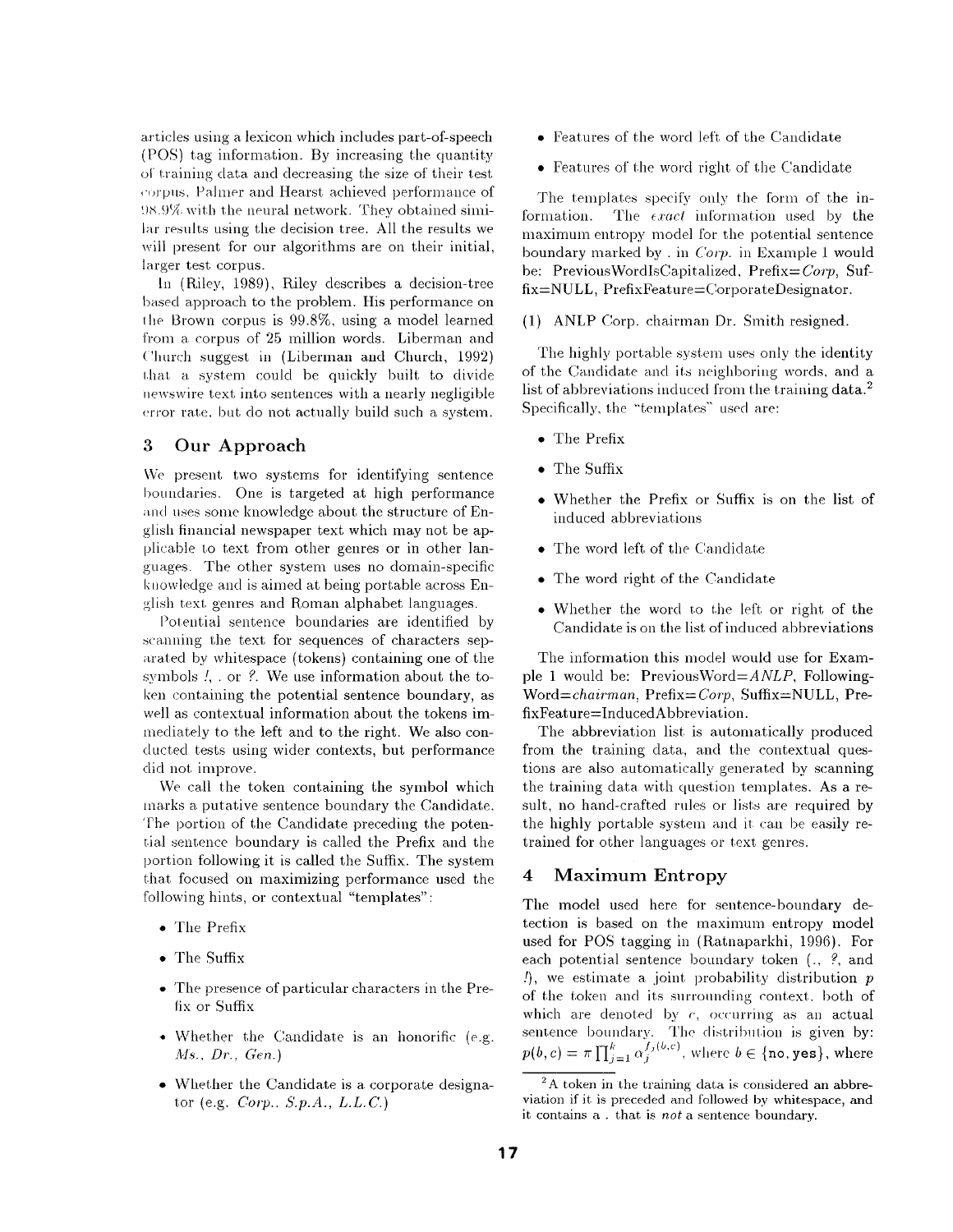the  $\alpha_j$ 's are the unknown parameters of the model, and where each  $\alpha_i$  corresponds to a  $f_i$ , or a *feature*. Thus the probability of seeing an actual sentence boundary in the context c is given by  $p(\text{yes}, c)$ .

The contextual information deemed useful for sentence-boundary detection, which we described earlier, must be encoded using features. For exampie, a useful feature might be:

$$
f_j(b,c) = \begin{cases} 1 & \text{if } \text{Prefix}(c) = Mr & b = \text{no} \\ 0 & \text{otherwise} \end{cases}
$$

This feature will allow the model to discover that the period at the end of the word  $Mr.$  seldom occurs as a sentence boundary. Therefore the parameter corresponding to this feature will hopefully boost the probability  $p(\textbf{no}, c)$  if the Prefix is Mr. The parameters are chosen to maximize the likelihood of the I.raining data using the *Generalized Iterative Scaling*  (Darroeh and Ratcliff, 1972) algorithm.

The model also can be viewed under the Maximum Entropy framework, in which we choose a distribution p that maximizes the entropy  $H(p)$ 

$$
H(p) = -\sum p(b, c) \log p(b, c)
$$

under the following constraints:

$$
\sum p(b,c)f_j(b,c) = \sum \tilde{p}(b,c)f_j(b,c), 1 \leq j \leq k
$$

where  $\tilde{p}(b, c)$  is the observed distribution of sentenceboundaries and contexts in the training data. As a result, the model in practice tends not to commit towards a particular outcome (yes or no) unless it has seen sufficient evidence for that outcome; it is maximally uncertain beyond meeting the evidence.

All experiments use a simple decision rule to elassify each potential sentence boundary: a potential sentence boundary is an actual sentence boundary if and only if  $p(\text{yes}|c) > .5$ , where

$$
p(\mathtt{yes}|c) = \frac{p(\mathtt{yes}, c)}{p(\mathtt{yes}, c) + p(\mathtt{no}, c)}
$$

and where  $c$  is the context including the potential sentence boundary.

# 5 System Performance

We trained our system on 39441 sentences (898737 words) of *Wall Street Journal* text from sections 00 through 24 of the second release of the Penn Treebank<sup>3</sup> (Marcus, Santorini, and Marcinkiewicz,

|                        | <b>WSI</b> | <b>Brown</b> |
|------------------------|------------|--------------|
| Sentences              | 20478      | 51672        |
| Candidate P. Marks     | 32173      | 61282        |
| Accuracy               | 98.8%      | 97.9%        |
| <b>False Positives</b> | 201        | 750          |
| False Negatives        | 171        | 506          |

Table 1: Our best performance on two corpora.

1993). We corrected punctuation mistakes and erroneous sentence boundaries in the training data. Performance figures for our best performing system, which used a hand-crafted list of honorifics and corporate designators, are shown in Table 1. The first test set, WSJ, is Pahner and Hearst's initial test data and the second is the entire Brown corpus. We present the Brown corpus performance to show the importance of training on the genre of text on which testing will be performed. Table 1 also shows the number of sentences in each corpus, the number of candidate punctuation marks, the accuracy over potential sentence boundaries, the number of false positives and the number of false negatives. Performance on the WSJ corpus was, as we expected, higher than performance on the Brown corpus since we trained the model on financial newspaper text.

Possibly more significant than the system's performance is its portability to new domains and languages. A trimmed down system which used no information except that derived from the training corpus performs nearly as well, and requires no resources other than a training corpus. Its performance on the same two corpora is shown in Table 2.

| Test   |          | False     | False     |
|--------|----------|-----------|-----------|
| Corpus | Accuracv | Positives | Negatives |
| WSJ    | 98.0%    | 396       | 245       |
| Brown  | $97.5\%$ | 1260      | 265       |

Table 2: Performance on the same two corpora using the highly portable system.

Since 39441 training sentences is considerably more than might exist in a new domain or a language other than English, we experimented with the quantity of training data required to maintain performance. Table 3 shows performance on the WSJ corpus as a function of training set size using the best performing system and the more portable system. As can seen from the table, performance degrades as the quantity of training data decreases, but even

 $3$ We did not train on files which overlapped with Pahner and Hearst's test data, namely sections 03, 04, 05 and 06.